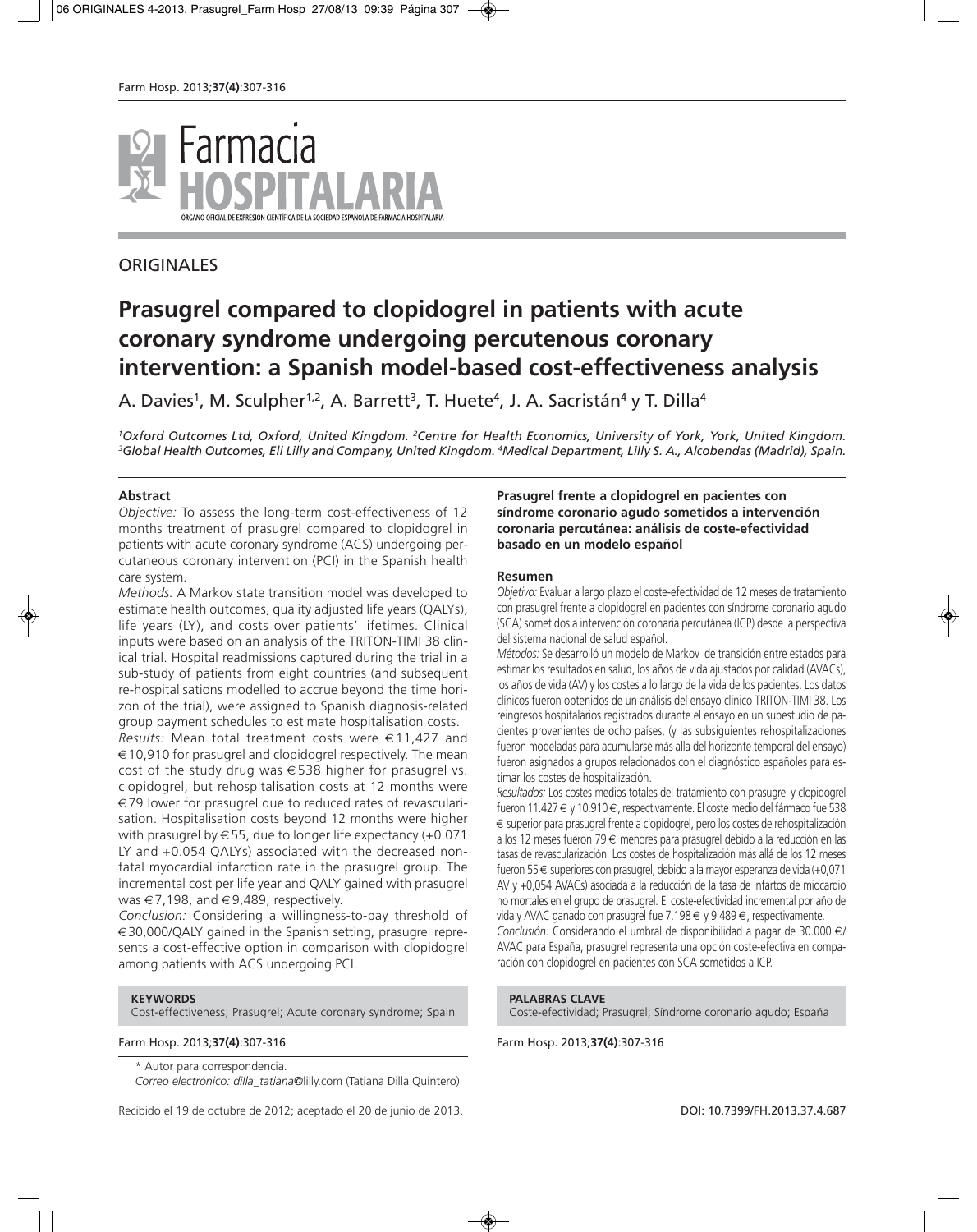## **Introduction**

Acute coronary syndrome (ACS) is a major cause of morbidity and mortality, and imposes significant costs on healthcare systems.<sup>1</sup> ACS is a pathophysiologic continuum ranging from unstable angina (UA) to non-ST-segment elevation myocardial infarction (NSTEMI) to ST-segment elevation myocardial infarction (STEMI). Current guidelines recommend early diagnostic cardiac catheterisation and percutaneous coronary intervention (PCI) within 2 hours for STEMI patients<sup> $2,3$ </sup>, and within 72 hours for moderate to high risk NSTEMI patients.4,5

Platelets play a key role in the pathogenesis of atherothrombotic complications that may occur due to plaque rupture in ACS and PCI. Therefore, dual antiplatelet therapy with aspirin and clopidogrel has been recommended in practice guidelines for ACS patients undergoing PCI to prevent ischemic events.<sup>3-6</sup>

The Trial to Assess Improvement in Therapeutic Outcomes by Optimizing Platelet Inhibition With Prasugrel-Thrombolysis in Myocardial Infarction 38 (TRITON-TIMI 38) demonstrated that prasugrel, significantly reduced, compared to standard-dose clopidogrel, the composite endpoint of cardiovascular death, non fatal myocardial infarction or non-fatal stroke in ACS patients undergoing PCI treated with aspirin for up to 15 months. Prasugrel was associated with a significant increase in the rate of bleeding.7 Analysis of net clinical benefit (defined as the rate of death from any cause, nonfatal myocardial infarction, non-fatal stroke, or non-CABG-related non-fatal TIMI major bleeding), however, favoured prasugrel over clopidogrel in the overall patient population.<sup>7</sup> There were three subgroups of patients, however, among whom prasugrel did not have a favourable net clinical benefit: patients who had prior history of stroke or transient ischemic attack had net harm from prasugrel, while net clinical benefit among patients aged ≥75 years and patients weighing less than 60 kg was neutral.<sup>7</sup> The European Medicines Agency (EMA) approved prasugrel to be given as a loading dose of 60 mg and followed with 12 months of treatment with a daily 10 mg dose in ACS patients undergoing PCI, with prasugrel contraindicated in patients with previous stroke or TIA. The label also reflects the higher rates of bleeding in patients ≥75 years old and patients weighing < 60 kg in recommending a reduced maintenance dose (5 mg) for these patients.<sup>8</sup> In patients  $\geq$  75 years old, the use of prasugrel was generally not recommended and a careful benefit/risk evaluation needs to be performed and prasugrel used when the benefits of ischemic events prevention outweighs bleeding risks (Efient® SPC).8

Given the increasing pressures on health care budgets, it is necessary to assess health interventions not only in terms of their safety and efficacy but also in terms of their costeffectiveness. Economic evaluation of competing healthcare interventions compares these in terms of their incremental costs and benefits, such as quality adjusted life years (QALYs), expressing cost-effectiveness in terms of incremental cost per QALY. Cost-effectiveness analyses have shown prasugrel to be cost-saving in a US setting, based on substantial reductions in re-hospitalisation costs.<sup>9</sup> The present study evaluates the long-term cost-effectiveness, in terms of both cost per life year and cost per QALY gained, from the perspective of the Spanish health care system, of treating ACS patients undergoing PCI, with prasugrel compared to clopidogrel for a period of time of 12 months. The base case analysis considers the overall licensed population in TRITON-TIMI 38 (defined as all patients other than those with prior stroke or TIA and including patients who are now recommended to be treated with a 5 mg maintenance dose). The analysis is based on a model the main elements of which are briefly described below. Further details of the model, including the risk equations based on TRITON TIMI-38 that it employs, have been reported elsewhere.10

## **Methods**

This cost-effectiveness analysis compares 12 months treatment with prasugrel (60 mg loading dose and 10 mg daily maintenance dose) to 12 months treatment with clopidogrel (a 300 mg loading dose and a 75 mg daily maintenance dose) using a lifetime horizon. Detailed model methods have previously been described elsewhere.10

Briefly, a Markov state transition model was developed to estimate health outcomes, life years (LYs), quality adjusted life years (QALYs), and costs over the patients' lifetimes. Life years and QALYs were modelled as a function of index ACS type and events occurring during 12 months of treatment. Individual patient data from TRITON-TIMI 38 were used to construct a series of risk equations to estimate the risks of clinical events. The equations predict the risk of the primary endpoint in the trial of cardiovascular death, non-fatal MI or stroke, and its key safety endpoint, TIMI major or minor bleeding (including CABG bleeds) over the 12 month period of treatment conditional on patients' clinical characteristics at baseline and treatment allocation. Following the 12 month treatment period, risks for allcause mortality are increased by non-fatal myocardial infarctions and strokes that are predicted to have occurred during the treatment period. The Markov state transition model approximated a lifetime horizon for the analysis (maximum survival of 40 years following the index ACS event).

Costs and outcomes were discounted at an annual rate of 3% according to current Spanish recommendations.11 Table 1 presents a summary of the inputs used in the model.

#### **Markov model**

Figure 1 shows the model pathways (rectangles represent model states and arrows between ovals represent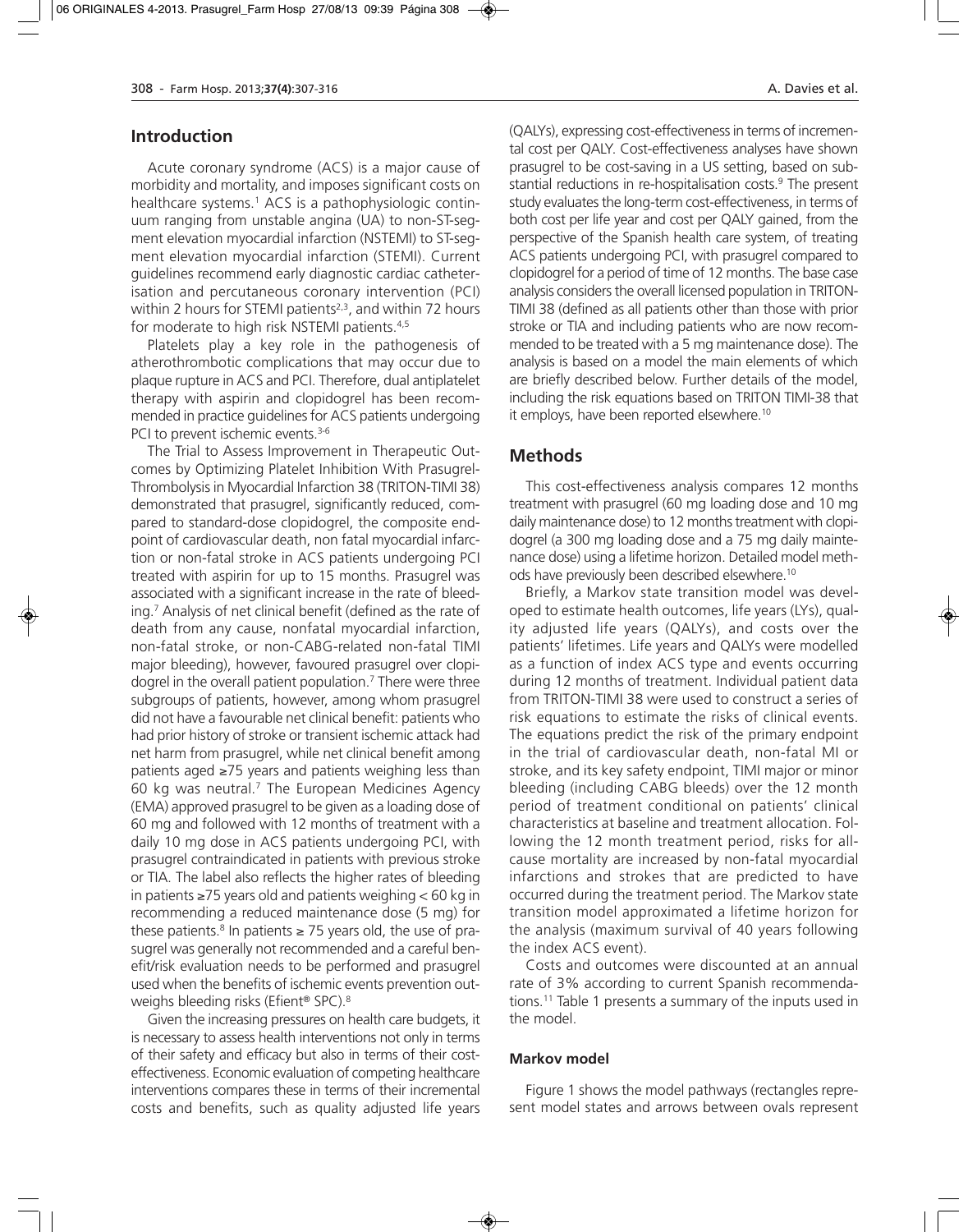**Table 1.** *Summary of key base-case model inputs*

| Input                                            | Value                       | Source                             |  |  |
|--------------------------------------------------|-----------------------------|------------------------------------|--|--|
| Discount rate                                    | 3% per annum                | Lopez Bastida et al. <sup>11</sup> |  |  |
| RRs (95% confidence intervals) for post-trial    |                             |                                    |  |  |
| all-cause mortality <sup>t</sup>                 |                             |                                    |  |  |
| <b>UA/NSTEMI</b>                                 | $1.55(1.31-1.84)$           | Allen et al. <sup>19</sup>         |  |  |
| <b>STEMI</b>                                     | $1.84(1.54-2.20)$           | Allen et al <sup>19</sup>          |  |  |
| Re-infarcted NSTEMI                              | $2.93(2.34-3.66)$           | Mueller et al. <sup>12</sup>       |  |  |
| Re-infarcted STEMI                               | $3.48(2.77 - 4.37)$         | Mueller et al. <sup>12</sup>       |  |  |
| Stroke                                           | 2.39 (1.44-3.97)            | Taneja et al. <sup>13</sup>        |  |  |
| HROoL decrements:                                |                             |                                    |  |  |
| ACS                                              | $0.0409 \ (\pm 0.0002)$     | Sullivan et al. <sup>21</sup>      |  |  |
| Stroke                                           | $0.0524 (\pm 0.0002)$       | Sullivan et al. <sup>21</sup>      |  |  |
| TIMI major bleed <sup>#</sup>                    | 25% decrement to population | Assumption based on                |  |  |
|                                                  | norm over 14 days           | Wechowski et al. <sup>22</sup>     |  |  |
| Estimated cost per hospitalisation (Euros, 2013) |                             |                                    |  |  |
| Clopidogrel                                      | 5.829                       | Calculated from DRGs (see table 2) |  |  |
| Prasugrel                                        | 5.535                       | Calculated from DRGs (see table 2) |  |  |
| Drug acquisition costs                           |                             |                                    |  |  |
| Clopidogrel                                      | 0.60                        | BOT <sup>23</sup>                  |  |  |
| Prasugrel (branded)                              | 2.10                        | BOT <sup>23</sup>                  |  |  |
| Aspirin (low dose)                               | 0.05                        | BOT <sup>23</sup>                  |  |  |

RR: Relative risk; ACS: Acute coronary syndrome; UA/NSTEMI: Unstable angina/non-ST segment elevation myocardial infarction; STEMI: ST segment elevation myocardial infarction; HRQoL: Health related quality of life.

<sup>†</sup>In addition to cited source relative risk is derived using Rosengren et al.<sup>18</sup>

‡Population norms according to Kind et al.20



**Figure 1**. *Model pathways for the Markov model.*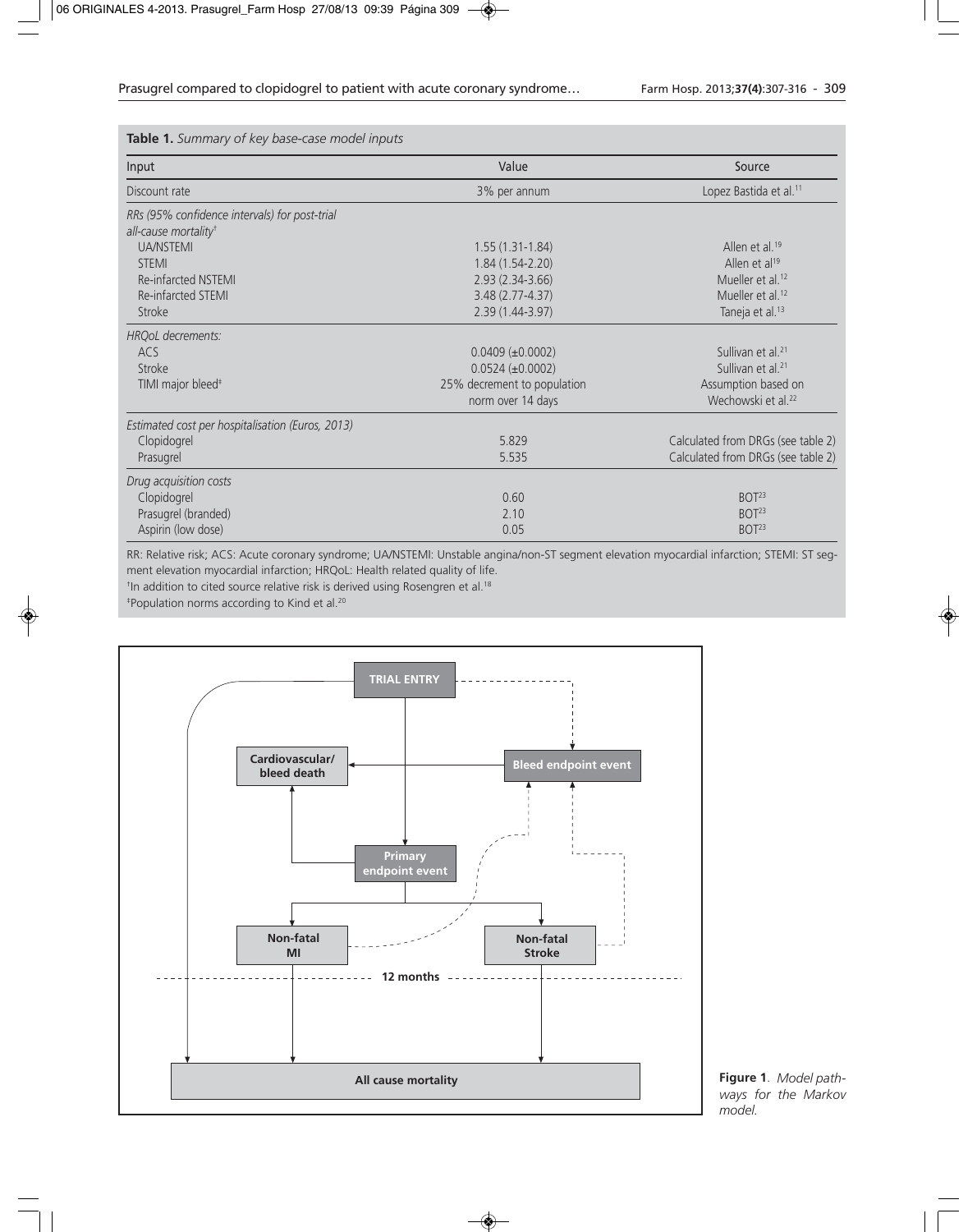transitions between those states), for the Markov model. The model consists of two phases: one representing 12 months of treatment following PCI for ACS and the second representing remaining potential life expectancy. Patients enter the model and face risks for cardiovascular death, non-fatal MI, or non-fatal stroke, and bleeding (fatal, major or minor), during the 12 months antiplatelet treatment phase. Patients' longer term mortality is then predicted based on the occurrence of events over the first 12 months. Though further events will occur over patients' remaining lifetimes, an average effect of these further (unobserved) events on long term mortality is reflected in the relative risks for all-cause mortality employed in the model.<sup>12,13</sup>

#### **Risk equations**

Separate risk equations were generated for the unstable angina/non-ST segment elevation myocardial infarction (UA/NSTEMI) and ST segment elevation myocardial infarction (STEMI) populations due to their different risk profiles. The equations adjusted for baseline characteristics and treatment interaction effects with prior stroke or TIA; a potential interaction with diabetic patients is also included. The model is designed to address the licensed population, and does not include separate interaction effects for age  $\geq$ 75 years and weight < 60 kg. Due to a rapidly declining risk of events following the index procedure, logistic models were employed to model events within three days of randomization,<sup>14</sup> and Weibull functions<sup>15</sup> were applied over the remainder of the trial period.

Combined endpoint events are disaggregated using multinomial logistic regression functions that predict the probability of events being each of the components listed above.

#### **Treatment effects**

The effectiveness of clopidogrel and prasugrel, in terms of the relative rate of clinical events over the 12 month treatment phase, was estimated within each of the risk functions. These effects are consistent with the overall published trial results.7

#### **Survival**

During the trial phase, the risk of non-cardiovascular mortality, stratified by age and sex, is based on Spanish national life tables adjusted to exclude cardiovascular mortality.16,17 To estimate mortality beyond the trial period, the model accounted for the additional risk associated with revascularised ACS compared to the general population,18 and the further risk faced by patients who experienced non-fatal MI or non-fatal stroke during the trial period (Table 1).<sup>12,13,19</sup>

## **QALYs**

Quality-adjusted survival, in the form of QALYs, was derived by weighting patients' survival time by estimates of health-related quality of life (HRQoL) that reflect the impact of clinical events. The model applies HRQoL weights to all patients based on age and sex specific EQ-5D population norms.20 Adjustment for non-fatal MI (including qualifying ACS event) and non-fatal stroke employed EQ-5D based decrements taken from the US Medical Expenditure Panel Survey (Table 1).<sup>21</sup> A temporary decrement is applied for major bleeds,<sup>22</sup> equivalent to 25% of patients' quality of life at the time of the bleed event.

#### **Medication costs**

For the base case analysis, the daily cost of antiplatelets were €0.60 for clopidogrel (the cost for both generic and branded clopidogrel, i.e. Plavix® and Iscover®), and €2.10 for prasugrel.23 Costs for clopidogrel and prasugrel, in combination with aspirin, were applied over the duration of the 12 months maintenance treatment phase.

#### **Other costs**

Costs relating to re-hospitalisations beyond the index admission were based on hospitalisation data collected in an economic sub-study of TRITON-TIMI 38 involving all study patients ( $n = 6,705$ ) enrolled in eight pre-specified countries (USA, Australia, Canada, Spain, Italy, UK, Germany, France).<sup>9</sup> The economic sub-study identified re-hospitalisations that were considered by a clinician blinded to treatment arm to potentially relate to the ACS condition or the PCI intervention, and that were separate hospitalisations to the index episode, these included both planned and unplanned PCI. Spanish diagnosis related groups (DRGs) were inflated to 2013 costs and mapped to the clinically assigned United States DRGs for each hospitalisation in the TRI-TON economic sub-study<sup>24</sup>. Weighted average costs per hospitalisation were then calculated (based on the distribution of DRGs in each trial arm) (Table 2). Poisson regression, using panel data methods, $25$  was used to estimate the rate of re-hospitalisation associated with clinical events over the trial period. Costs are modelled over the trial period by assigning the average re-hospitalisation costs for each arm (Table 2). After the 12 month treatment horizon, a common cost per year was applied to the modelled re-hospitalisations.

#### **Cost-effectiveness analysis**

Analyses were performed by running the model sequentially for all 13,090 patient profiles in TRITON that satisfy prasugrel's licenced population (defined as all patients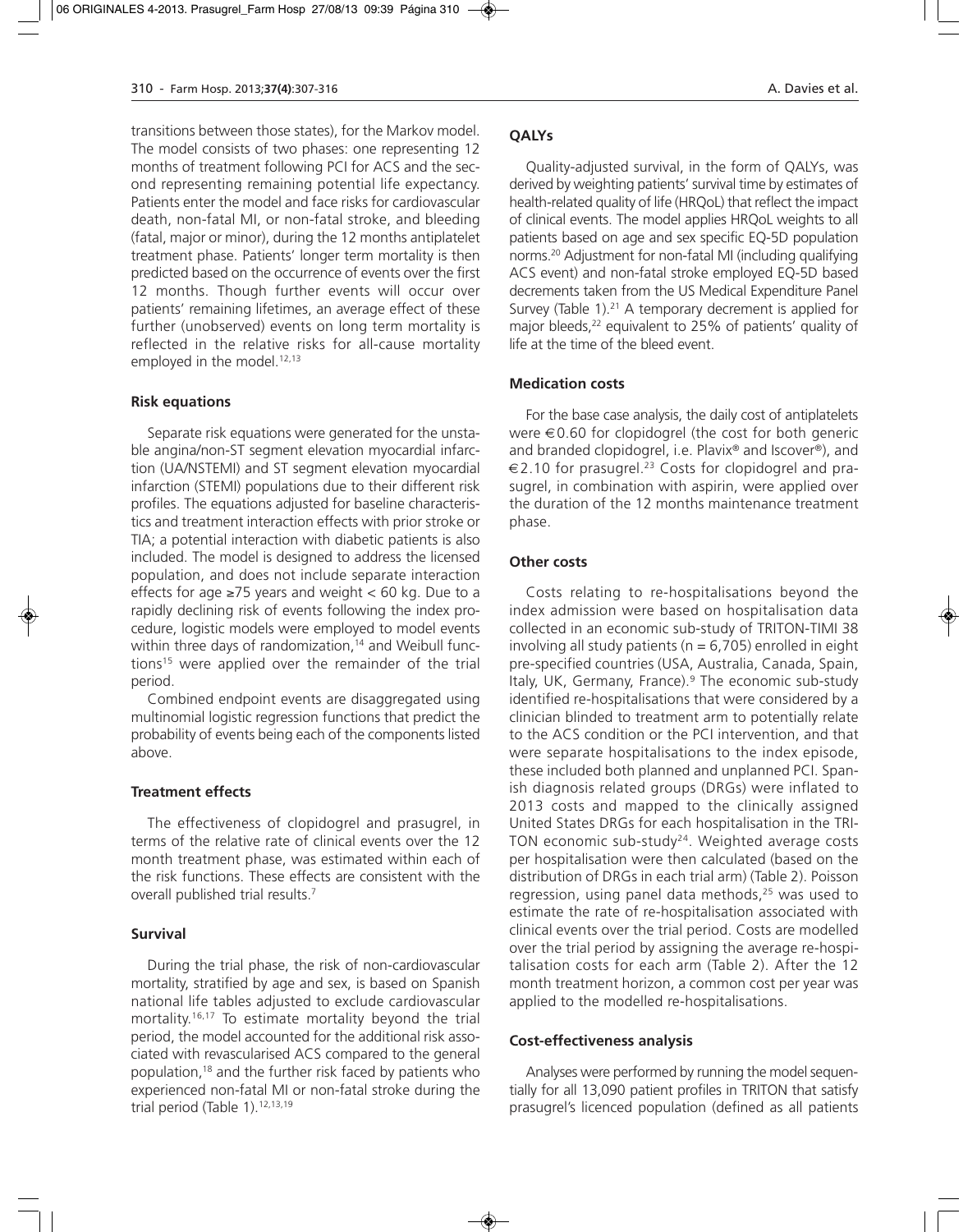## **Table 2.** *DRGs and unit costs assigned to re-hospitalisations9,24*

|                                                                   | Incidence of rehospitalization |                |                |
|-------------------------------------------------------------------|--------------------------------|----------------|----------------|
| DRG description                                                   | 2013 cost (€)                  | Clopidogrel    | Prasugrel      |
| Intracranial Hemorrhage or Cerebral Infarction                    | € 5,669                        | 31             | 28             |
| Transient Ischemic Attack & Precerebral Occlusions                | € 5,877                        | 15             | 18             |
| Nonspecific Cerebrovascular Disorders w CC                        | € 3,107                        | 1              | $\theta$       |
| Hyphema                                                           | € 1,750                        | $\overline{0}$ | 1              |
| Other Disorders of the Eye Age >17 w CC                           | € 2,988                        | 1              | 1              |
| Epistaxis                                                         | € 2,213                        | 3              | 5              |
| Other Ear, Nose, Mouth & Throat Diagnoses Age > 17                | € 1,505                        | 1              |                |
| Pulmonary Embolism                                                | € 4,576                        | 1              | 7              |
| Pulmonary Edema & Respiratory Failure                             | € 3,978                        | 1              | 4              |
| Chronic Obstructive Pulmonary Disease                             | € 2,826                        | $\theta$       | 1              |
| Respiratory Signs & Symptoms w CC                                 | € 2,806                        | 2              | 4              |
| Cardiac Valve & Oth Major Cardiothoracic Proc w Card Cath         | € 25,955                       | 1              | 2              |
| Coronary Bypass w Ptca                                            | € 30,938                       | $\mathbf{1}$   | 3              |
| Coronary Bypass w Card Cath                                       | € 23,327                       | 69             | 63             |
| Prm Card Pacem Impl w AMI, hrt Fail or Shk, or AICD Lead or Gnrtr | € 9,242                        | 2              | 3              |
| Cardiac Pacemaker Revision except Device Replacement              | € 3,912                        | 1              | $\overline{0}$ |
| Circulatory Disorders w AMI & Major Comp, Discharged Alive        | € 6,392                        | 60             | 43             |
| Circulatory Disorders w AMI w/o Major Comp, Discharged Alive      | € 4,840                        | 1              | $\overline{0}$ |
| Circulatory Disorders w AMI, Expired                              | € 4,673                        | 5              | 4              |
| Circulatory Disorders except AMI, w Card Cath & Complex Diag      | € 4,977                        | 67             | 66             |
| Circulatory Disorders except AMI, w Card Cath w/o Complex Diag    | € 3,199                        | $\overline{2}$ | $\overline{2}$ |
| Heart Failure & Shock                                             | € 3,560                        | 50             | 53             |
| Deep Vein Thrombophlebitis                                        | $\epsilon$ 2,302               | 5              | 8              |
| Cardiac Arrest, Unexplained                                       | € 3,353                        | 4              | 1              |
| Peripheral Vascular Disorders w CC                                | € 3,386                        | 42             | 38             |
| Atherosclerosis w CC                                              | € 2,946                        | 25             | 23             |
| Cardiac Congenital & Valvular Disorders Age > 17 w CC             | € 3,670                        | 1              | $\overline{4}$ |
| Cardiac Arrhythmia & Conduction Disorders w CC                    | € 2,808                        | 1              | $\overline{2}$ |
| Cardiac Arrhythmia & Conduction Disorders w/o CC                  | € 1,817                        | 53             | 71             |
| Angina Pectoris                                                   | € 2,307                        | 49             | 59             |
| Syncope & Collapse w CC                                           | € 2,716                        | 20             | 27             |
| Chest Pain                                                        | € 1,835                        | 45             | 52             |
| Other Circulatory System Diagnoses w CC                           | € 3,959                        | 22             | 36             |
| G.I. Hemorrhage w CC                                              | € 4,005                        | 59             | 81             |
| Dental & Oral Dis except Extractions & Restorations, Age > 17     | $\in$ 2,472                    | $\theta$       | 1              |
| Other Digestive System Diagnoses Age >17 w CC                     | € 3,458                        | 3              |                |
| Kidney & Urinary Tract Infections Age >17 w CC                    | € 3,026                        | $\theta$       | 1              |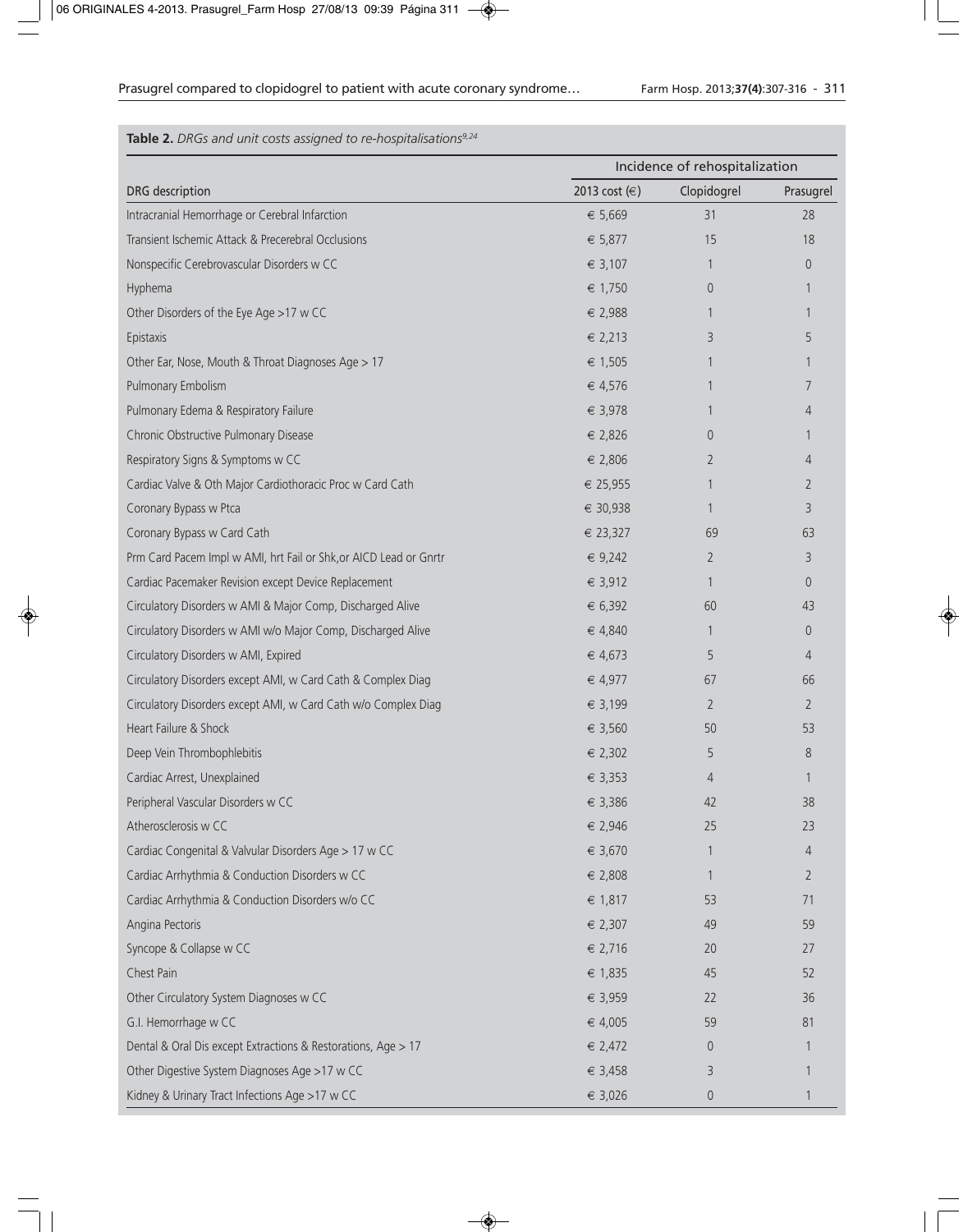## Incidence of rehospitalization DRG description 2013 cost (€) Clopidogrel Prasugrel Kidney & Urinary Tract Signs & Symptoms Age >17 w CC  $\epsilon$  2,543  $\epsilon$  2,543 7 12 Menstrual & Other Female Reproductive System Disorders € 1,317 1 1 Traumatic Injury Age >17 w CC  $\epsilon$  3,331  $\epsilon$  1  $\epsilon$ Complications of Treatment w CC  $\epsilon$  3,395 0 3 Other Vascular Procedures w CC  $\epsilon$  8.011 12 12 12 Cardiac Defibrillator Implant w/o CardCath € 9,092 1 0 Percutaneous Cardiovasc Proc w AMI  $\epsilon$  7,483 0 2 Perc Cardio Proc w Coronary Artery Stent w/o AMI € 4,795 2 2 Perc Cardio Proc w/o Coronary Artery Stent or AMI  $\epsilon$  4,978  $\epsilon$  4,978  $\epsilon$  3 Percutaneous Cardiovascular Proc w Drug Eluting Stent w AMI 68 and 50 € 7,940 109 109 68 Percutaneous Cardiovascular Proc w Drug Eluting Stent w/o AMI <del>€</del> 5,105 471 403  $\exists$  Extracranial Procedures w CC  $\exists$  1 Cardiac Defib Implant w Cardiac Cath w AMI/HF/Shock  $\epsilon$  18,311 0 1 Cardiac Defib Implant w Cardiac Cath w/o AMI/HF/Shock  $\epsilon$  14,803 4 2 2 Weighted average cost per re-hospitalization  $\epsilon$ 5,535  $\epsilon$ 5,535  $\epsilon$ 5,535  $\epsilon$ 5,535

AICD: Automated implantable cardioverter-defibrillator; AMI: Acute myocardial infarction; Card Cath: Cardiac catheterization; Cardio: Cardiovascular; CC: Complication or comorbidity; Comp: Complications; Dis: Disorder; GI: Gastrointestinal; Gnrtr: Generator; hrt Fail: Heart failure; HF: Heart failure; oth: Other; Perc: Percutaneous; Prm Card Pacem Impl: Permanent Cardiac Pacemaker implant; proc: Procedure; PTCA: Percutaneous transluminal coronary angioplasty; Shk: Shock; w: With; w/o: Without.

other than those with prior stroke or TIA, including patients who are now recommended to be treated with a 5 mg maintenance dose). Cost-effectiveness analyses are presented with mean costs, life years gained, and QALYs, along with incremental cost-effectiveness ratios (ICERs), for the licensed population and subgroups of UA/NSTEMI, STEMI, and diabetic patients, and those aged less than 75 with weight of 60 kg or above (TRITON-TIMI 38's 'core' clinical cohort 10 mg treatment population<sup>26</sup>).

Model parameters were entered in the model as probability distributions where appropriate to facilitate probabilistic analysis.27 Deterministic sensitivity analyses were also performed to examine the impact of specific alternative assumptions regarding discount rates; utility decrements for haemorrhage, MI and stroke; relative risks for all-cause mortality for the extrapolation phase and DRG costs. Deterministic sensitivity analyses were performed by re-running the model for each of the patient profiles in the licensed population under each scenario examined. Probabilistic analysis was based on the profile with median cost-effectiveness (defined as the profile with median net benefit, calculated as the value of prasugrel's incremental QALYs using a threshold value of  $∈30,000$  per QALY, less incremental costs), when the model was run deterministically for all 13,090 profiles in the overall licensed population.

## **Results**

## **Effectiveness**

The primary endpoint occurred in the model in 11.28% of clopidogrel patients in the overall licensed population compared with 8.87% of prasugrel patients, with the reduction driven primarily by myocardial infarction (8.49% for clopidogrel vs. 6.43% for prasugrel). The model predicted a numerical reduction in cardiovascular death (2.05% for clopidogrel vs. 1.76% for prasugrel) and little difference in the incidence of stroke (0.74% and 0.69% for clopidogrel and prasugrel respectively) (Table 3). Total bleeding events (TIMI major or minor, CABG and non-CABG) for the overall licensed population were higher at 12 months in the prasugrel group (4.81% with prasugrel vs. 3.64% with clopidogrel). These event rates were modelled over a lifetime to yield 0.071 additional life-years and 0.054 additional QALYs per patient with prasugrel compared to clopidogrel.

## **Base case costs and cost-effectiveness**

The mean total treatment costs were  $\in$  11,923 and  $\epsilon$  11,409 for prasugrel and clopidogrel respectively (Table 3). The mean cost of study drug was €538 higher for

#### **Table 2.** *DRGs and unit costs assigned to re-hospitalisations9,24*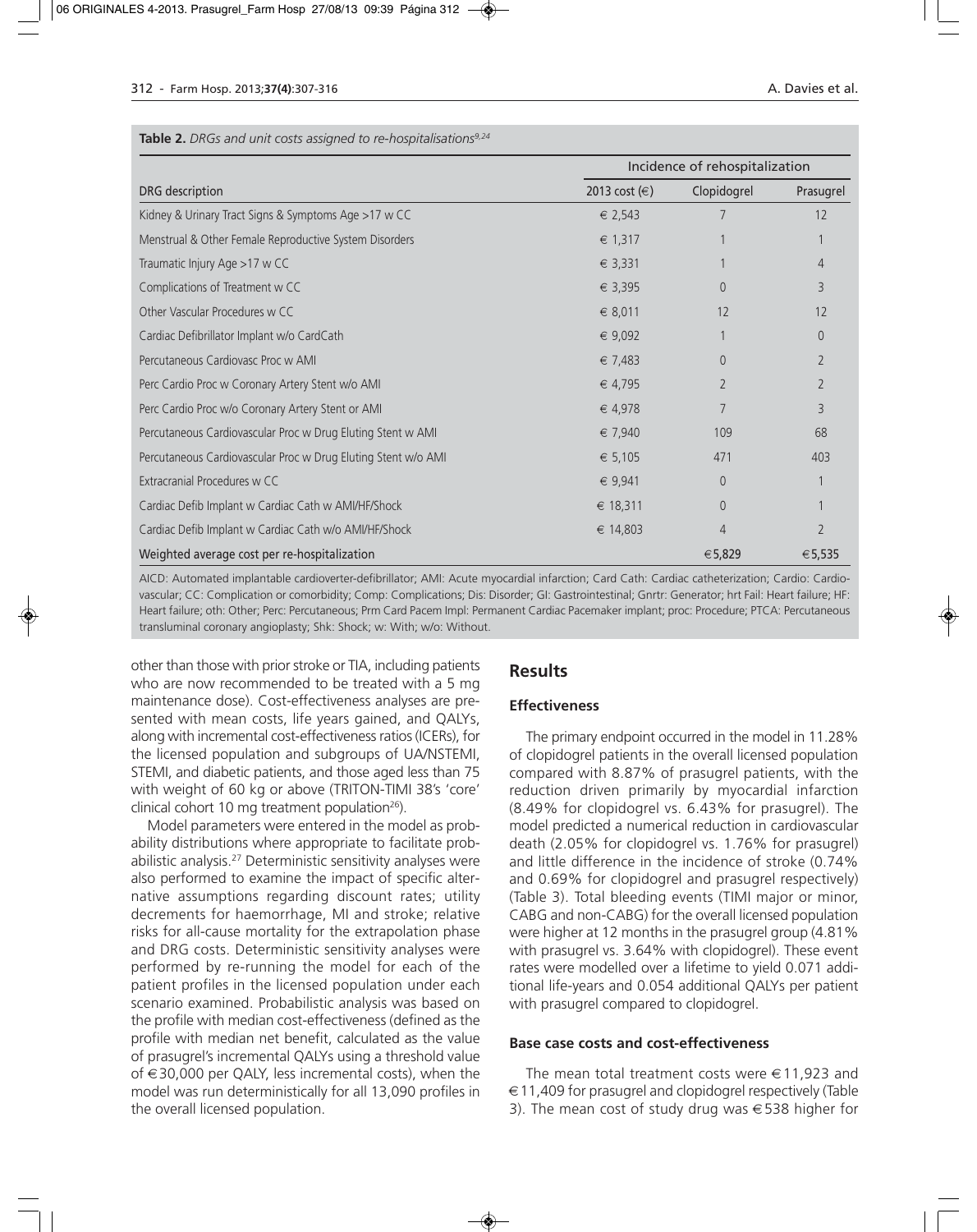|                                    | Overall licensed population<br>$n = 13,090$ |           | <b>UA-NSTEMI</b><br>$n = 9,669$ |           | <b>STEMI</b><br>$n = 3,421$ |           | ACS diabetes<br>$n = 2,947$ |           | Core Cohort*<br>$n = 10,804$ |        |
|------------------------------------|---------------------------------------------|-----------|---------------------------------|-----------|-----------------------------|-----------|-----------------------------|-----------|------------------------------|--------|
|                                    | Clopidogrel                                 | Prasugrel | Clopidogrel                     | Prasugrel | Clopidogrel                 | Prasugrel | Clopidogrel                 | Prasugrel | Clopidogrel Prasugrel        |        |
| Modelled event probabilities:      |                                             |           |                                 |           |                             |           |                             |           |                              |        |
| Cardiovascular death               | 2.05%                                       | 1.76%     | 1.81%                           | 1.66%     | 2.76%                       | 2.05%     | 3.59%                       | 2.73%     | 1.57%                        | 1.36%  |
| Myocardial infarction              | 8.49%                                       | 6.43%     | 8.60%                           | 6.61%     | 8.17%                       | 5.91%     | 10.64%                      | 6.72%     | 8.15%                        | 6.21%  |
| Stroke                             | 0.74%                                       | 0.69%     | 0.72%                           | 0.54%     | 0.79%                       | 1.12%     | 1.23%                       | 1.01%     | 0.64%                        | 0.58%  |
| Total combined endpoint            | 11.28%                                      | 8.87%     | 11.13%                          | 8.80%     | 11.71%                      | 9.08%     | 15.46%                      | 10.47%    | 10.36%                       | 8.14%  |
| Fatal bleed                        | 0.00%                                       | 0.11%     | 0.00%                           | 0.11%     | 0.00%                       | 0.12%     | 0.00%                       | 0.15%     | 0.00%                        | 0.05%  |
| Major bleed                        | 1.71%                                       | 2.19%     | 1.49%                           | 2.07%     | 2.32%                       | 2.52%     | 2.21%                       | 2.35%     | 1.50%                        | 1.94%  |
| Minor bleed                        | 1.93%                                       | 2.51%     | 1.69%                           | 2.40%     | 2.61%                       | 2.82%     | 2.70%                       | 2.93%     | 1.47%                        | 1.96%  |
| Total bleed (major or minor)       | 3.64%                                       | 4.81%     | 3.18%                           | 4.58%     | 4.93%                       | 5.46%     | 4.91%                       | 5.43%     | 2.97%                        | 3.95%  |
| Mean cost per patient $(\epsilon)$ |                                             |           |                                 |           |                             |           |                             |           |                              |        |
| Drugs                              | 213                                         | 751       | 214                             | 752       | 214                         | 752       | 211                         | 746       | 214                          | 755    |
| Hospitalisations < 12 months       | 988                                         | 910       | 996                             | 917       | 996                         | 917       | 1,099                       | 964       | 969                          | 892    |
| Hospitalisations > 12 months       | 10,207                                      | 10,262    | 10,225                          | 10,267    | 10,225                      | 10,267    | 9,588                       | 9,724     | 11,052                       | 11,107 |
| Total costs                        | 11,409                                      | 11,923    | 11,435                          | 11,936    | 11,435                      | 11,936    | 10,898                      | 11,434    | 12,235                       | 12,754 |
| Mean outcomes per patient          |                                             |           |                                 |           |                             |           |                             |           |                              |        |
| Life years                         | 14.017                                      | 14.089    | 14.04                           | 14.10     | 13.95                       | 14.07     | 13.21                       | 13.39     | 15.10                        | 15.17  |
| QALYS                              | 10.828                                      | 10.883    | 10.83                           | 10.87     | 10.82                       | 10.91     | 10.16                       | 10.29     | 11.70                        | 11.76  |
| ICER $(\epsilon)$ vs. clopidogrel  |                                             |           |                                 |           |                             |           |                             |           |                              |        |
| Cost per LY gained                 |                                             | 7,198     |                                 | 9,367     |                             | 4,514     |                             | 2,987     |                              | 7,291  |
| Cost per QALY gained               |                                             | 9,489     |                                 | 12,414    |                             | 5,913     |                             | 3,935     |                              | 9,582  |

**Table 3.** *Cost-effectiveness results for overall licensed population and specific sub-groups (event rates at 12 months)*

ACS: Acute coronary syndrome; UA/NSTEMI: Unstable angina/non-ST segment elevation myocardial infarction; STEMI: ST Segment elevation myocardial infarction; LY: Life year; QALYs: Quality adjusted life years; ICER: Incremental cost-effectiveness ratio.

+Core cohort: those aged less than 75 and weighing 60 kg or above.

prasugrel compared to clopidogrel, but rehospitalisation costs at 12 months were €79 lower for prasugrel due to reduced rates of revascularisation. Hospitalisation costs beyond 12 months were higher with prasugrel by  $\in$  55, due to the longer life expectancy. Life expectancy modelled on the basis of the 12 month event rates was 14.09 and 14.02 years for prasugrel and clopidogrel respectively, a gain of 0.071 life years with prasugrel. Clopidogrel's average quality adjusted survival was 10.83 QALYs compared to 10.88 for prasugrel, an advantage of 0.054 QALYs. The incremental cost per life year and QALY gained with prasugrel was €7,198 and €9,489, respectively (Table 3).

#### **Sub-group analysis**

Constant treatment effects were applied across all patients in the UA/NSTEMI and STEMI risk functions with the exception of diabetes. Sub-group analyses are presented that reflect heterogeneity in risks of events by baseline characteristics. Although prasugrel was highly cost-effective in the STEMI and diabetes groups, subpopulations with a higher risk of ischaemia,  $(\in 5,913$  and €3,935 per QALY respectively), prasugrel was also costeffective in the UA-NSTEMI group, for which the cost per QALY was  $\in$  12,414.

#### **Sensitivity analysis**

In the deterministic sensitivity analysis changes to model assumptions, including a 5% discount rate, doubling the cost of re-hospitalisations and increasing the disutility associated with a bleed, reducing the quality of life and long term mortality impact of non-fatal events, had little impact on the cost-effectiveness of prasugrel, with the ratio remaining below €13,000 per QALY gained, or under (Table 4). Reducing the price of clopidogrel to 80% of the current price (to  $\in$  0.12 per day) resulted in the ICER increasing only to  $\in$  12,636. Each deterministic sensitivity analysis reflects diversity in patients' baseline characteristics by re-running the model for all patient profiles in TRITON, and aggregating these individual results. The cost-effectiveness acceptability curve in figure 2 is based on the patient profile with median cost-effectiveness.

## **Discussion**

Treatment with prasugrel was cost effective compared with clopidogrel among patients with an ACS undergoing PCI from the perspective of the Spanish healthcare system. Drug costs for prasugrel were higher than clopidogrel by  $\in$  538 but this higher cost was partially offset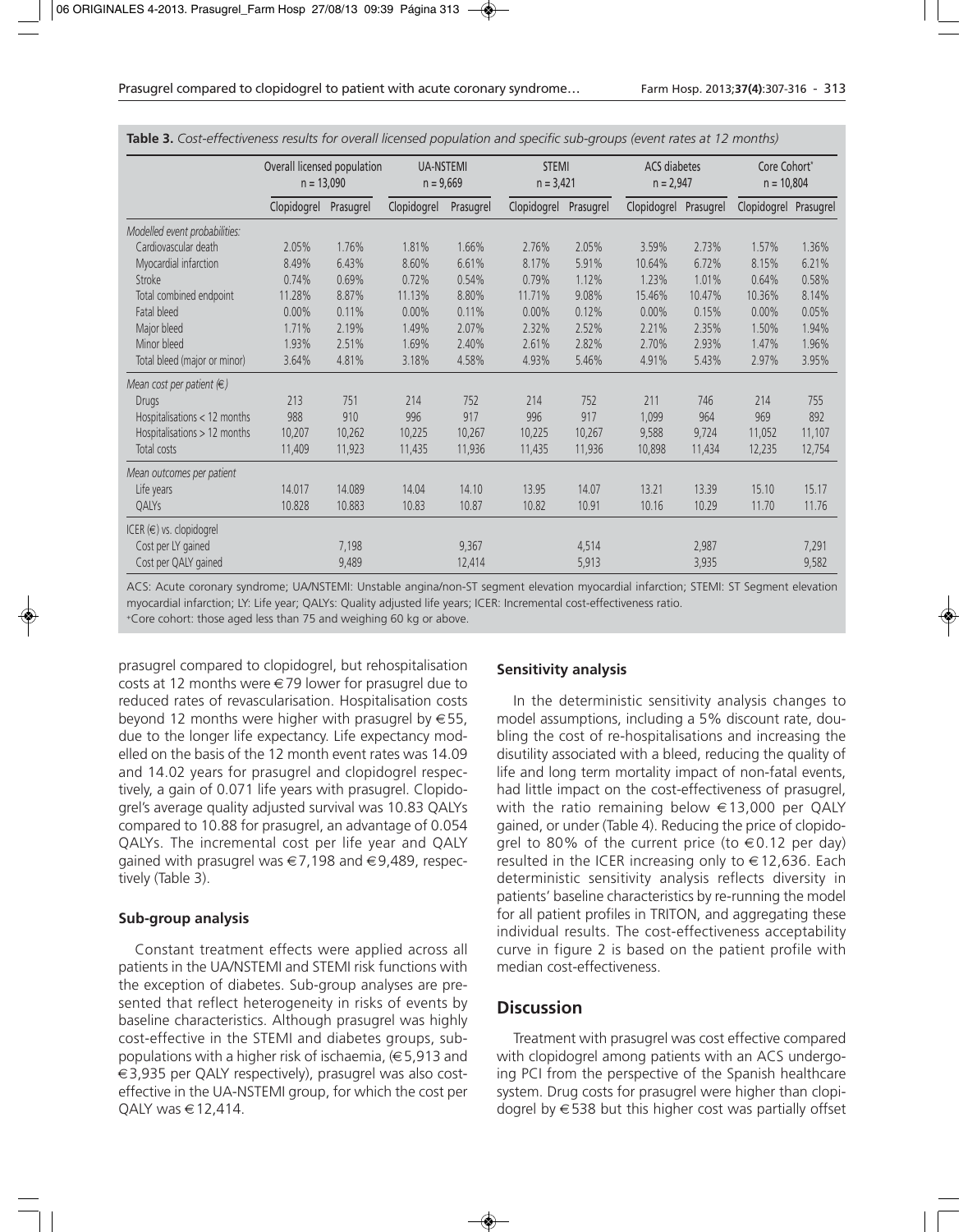|                             | Clopidogrel |               |        | Prasugrel     | Incremental<br>(Prasugrel compared to Clopidogrel) |               |        |
|-----------------------------|-------------|---------------|--------|---------------|----------------------------------------------------|---------------|--------|
|                             | QALYs       | Costs $(\in)$ | QALYs  | Costs $(\in)$ | QALYs                                              | Costs $(\in)$ | €/QALY |
| Base case                   | 10,828      | 11,409        | 10,883 | 11,923        | 0.054                                              | 514           | 9,489  |
| Discounting                 |             |               |        |               |                                                    |               |        |
| $0\%$                       | 15,464      | 16,159        | 15.553 | 16,715        | 0.089                                              | 557           | 6,257  |
| 5%                          | 8,900       | 9,437         | 8.941  | 9,933         | 0.041                                              | 496           | 12,134 |
| Haemorrhage disutility      |             |               |        |               |                                                    |               |        |
| 8 x base                    | 10,828      | 11,409        | 10.881 | 11,923        | 0.054                                              | 514           | 9,534  |
| Ml/stroke disutility        |             |               |        |               |                                                    |               |        |
| $1/2 * base$                | 10,870      | 11,409        | 10.925 | 11,923        | 0.054                                              | 514           | 9,464  |
| $2 \times \text{base}$      | 10,744      | 11,409        | 10.798 | 11,923        | 0.054                                              | 514           | 9,539  |
| MI/stroke mortality RR      |             |               |        |               |                                                    |               |        |
| $1/2 * base$                | 11,430      | 12,033        | 11.473 | 12,536        | 0.043                                              | 503           | 11,655 |
| $2 \times \text{base}$      | 10,347      | 10,910        | 10.405 | 11,427        | 0.058                                              | 517           | 8,994  |
| DRG costs                   |             |               |        |               |                                                    |               |        |
| $1/2 * base$                | 10,828      | 5,811         | 10.883 | 6,337         | 0.054                                              | 526           | 9,710  |
| Clopidogrel price reduction |             |               |        |               |                                                    |               |        |
| $-20%$                      | 10,828      | 11,336        | 10,883 | 11,923        | 0.054                                              | 557           | 10,276 |
| $-40%$                      | 10,828      | 11,323        | 10,883 | 11,923        | 0.054                                              | 599           | 11,063 |
| $-60%$                      | 10,828      | 11,281        | 10,883 | 11,923        | 0.054                                              | 642           | 11,850 |
| $-80%$                      | 10,828      | 11,238        | 10,883 | 11,923        | 0.054                                              | 685           | 12,636 |

**Table 4.** *Sensitivity analyses based on the licensed population*

MI: Myocardial infarction; DRG: Diagnostic reimbursement group; RR: Relative risk; QALYs: Quality adjusted life years.

by savings from reduced re-hospitalisations over one year. Prasugrel was associated with a non-significant reduction in the rate of cardiovascular death in TRITON-TIMI 38, however, life year gains will also accrue over the longer term principally due to the significantly lower rate of non-fatal MI. The model recognises, through the long term application of the rehospitalisation equation's baseline admission rate, that surviving patients will continue to require a certain level of health care due to their underlying coronary disease irrespective of potential further events. Though the admission rates associated with modelled events could also have been applied over the long term, this would clearly have favoured prasugrel without evidence to support this. The approach taken may to this extent, therefore, be conservative with respect to prasugrel's expected cost-effectiveness; although greater numbers of prasugrel patients remain alive and therefore at risk of further events, a greater proportion of surviving clopidogrel patients carry the added risk due to re-infarctions seen in the trial. Additional lifeyears and QALYs over the longer term result in incremental cost-effectiveness ratios below the Spanish threshold considered for cost-effectiveness ( $\in$  30,000 per QALY).<sup>28</sup> Sensitivity analysis showed prasugrel's cost-effectiveness was robust to different assumptions within the model.

Though prasugrel is cost-effective in all sub-groups, it's ICER is lower in those groups at higher risk of ischemic events - the STEMI and diabetic populations. The model reported here, however, is designed to assess prasugrel's cost-effectiveness based on the licensed population in the trial, and accounts for prasugrel's greater effectiveness in patients without prior TIA/stroke. Wiviott et al. have emphasised the greater effectiveness of prasugrel seen in patients with what they term a 'core clinical cohort', which includes not only those patients within TRITON TIMI-38 without prior TIA/stroke, but also those patients aged under 75 years with body weight  $≥ 60$  kg. The model does not account for differences in treatment effects by age and weight, and the results reported for the core clinical cohort may therefore reflect conservative estimates of prasugrel's likely QALY gains in these patients.

The results and sensitivity analyses presented in tables 3 (main results) and 4 (deterministic sensitivity analysis), are based on aggregating analyses for individual patient profiles, reflecting diversity in patients' baseline characteristics in TRITON. To conduct probabilistic analyses on this basis, however, would be impractical as this would require several million iterations of the model. We therefore report a limited probabilistic analysis in Figure 2 that shows the probabilities of prasugrel being cost-effective at given thresholds for cost per QALY based on the patient profile in the overall licensed population with median cost-effectiveness.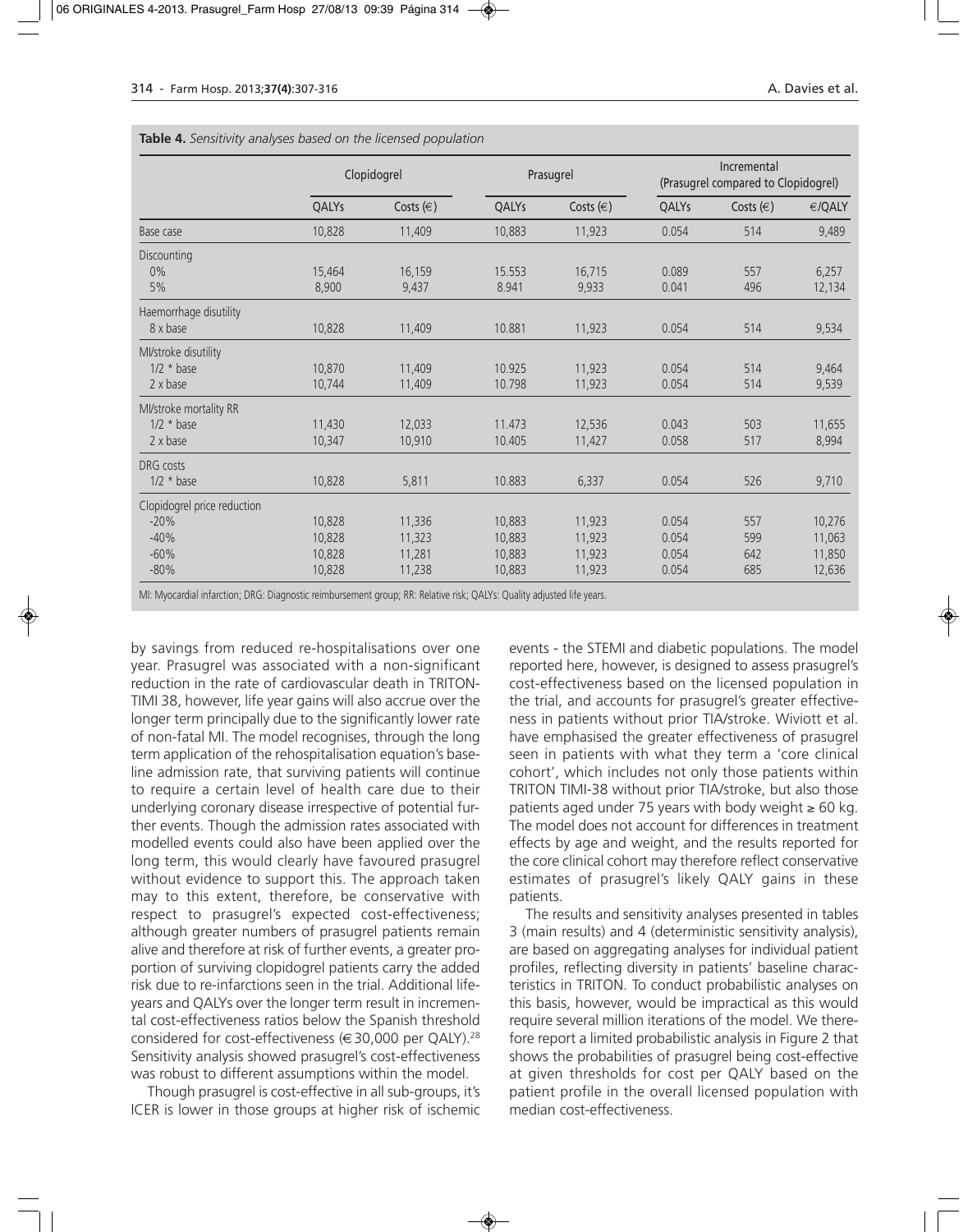

**Figure 2**. *Cost-effectiveness acceptability curve for prasugrel based on patient profile with (median cost-effectiveness in overall licensed population).*

Fatal bleeding is accounted for in the model, and the higher bleeding risk associated with prasugrel treatment can be expected to cease once patients stop treatment, in this case at a maximum of 12 months following PCI. This assumption is consistent with prior cost-effectiveness analyses of anti-thrombotic agents known to be associated with differences in bleeding rates.<sup>29</sup> While bleeding has been associated with increased mortality over a long time period,<sup>30</sup> Hochholzer et al., estimated the impact of serious bleeding on mortality in TRITON-TIMI 38.31 A declining HR over time following a non-fatal serious bleed stabilised after 40 days at approximately 1.38  $(0.72$ -2.66).<sup>31</sup> We explored our assumptions around bleeding in our analyses, and an eight-fold increase in the disutility associated with bleeds had little on the cost-effectiveness.

A potential limitation of the analysis concerns the utility estimates which are drawn from the US Medical Expenditure Panel Survey.<sup>21</sup> Though these were based on the EQ-5D, the tariff used was that of the USA and so may not be representative of the Spanish population. However, the impact of the utility data assumptions were tested in the sensitivity analysis by varying the weights (utilities) attached to modelled events; reducing the impact of these events' utility decrements by 50%, and increasing them by 100%, varied prasugrel's cost per QALY by only  $\pm \in 50$ .

In Spain, clopidogrel's cost-effectiveness has been demonstrated by Badia et al.<sup>32</sup> in a short-term trial based, and longer-term modelled analysis. The short-term incremental cost per event avoided of adding clopidogrel to standard therapy was €17,190; long-term incremental cost per life-year gained was  $\in 8,132$ .<sup>32</sup> In an analysis by Latour-Perez et al.<sup>33</sup> clopidogrel cost-effectiveness in NSTEMI patients, was shown to vary between €5,000 per QALY for high risk 40 year old patients and €30,000 for low risk 80 year olds.

## **Conclusion**

In conclusion this analysis shows that treatment with prasugrel compared to clopidogrel in patients with ACS undergoing PCI in Spain represents a cost-effective use of health care resources.

## **Funding/disclosures**

TRITON-TIMI 38 was funded by Daiichi Sankyo Company, Limited and Eli Lilly and Company. Economic analyses were funded by Eli Lilly and Company and undertaken by Oxford Outcomes. A. Barrett, JA Sacristán, T Huete and T Dilla are employees of Eli Lilly and Company.

## **Bibliografía**

- 1. Taylor MJ, Scuffham PA, McCollam PL, Newby DE. Acute coronary syndromes in Europe: 1-year costs and outcomes. Curr Med Res Opin 2007;23(3):495-503.
- 2. Steg PG, James SK, Atar D, Badano LP, Lundqvist CB, Borger MA, et al. ESC Guidelines for the management of acute myocardial infarction in patients presenting with ST-segment elevation: The Task Force on the management of ST-segment elevation acute myocardial infarction of the European Society of Cardiology (ESC). Eur Heart J 2012;33(20):2569-619.
- 3. Kushner FG, Hand M, Smith SC, Jr., King SB, III, Anderson JL, Antman EM, et al. 2009 Focused Updates: ACC/AHA Guidelines for the Management of Patients With ST-Elevation Myocardial